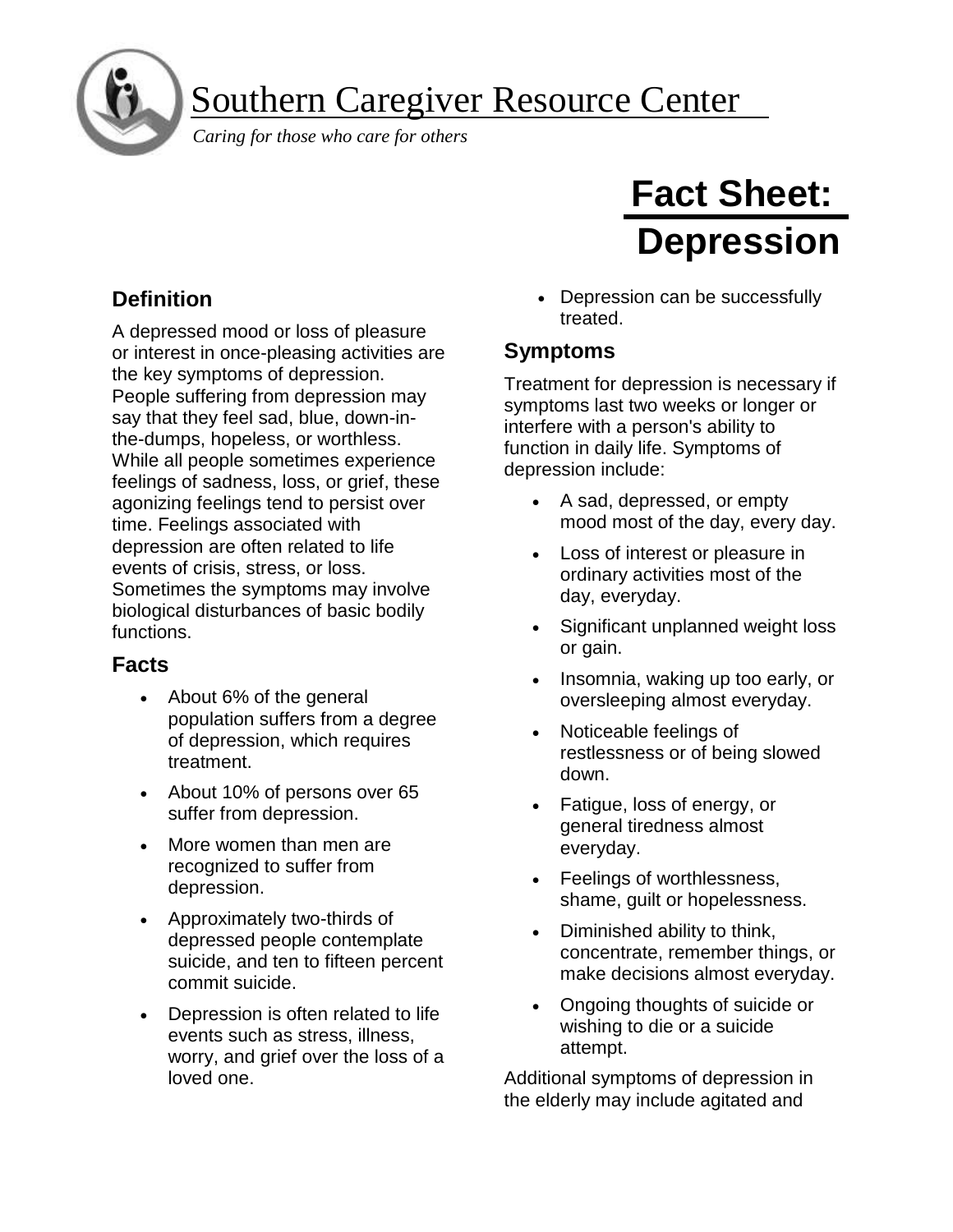anxious behavior, irritability and resistant behavior, decreased interest in personal hygiene and grooming, little variation in facial expression except for a furrowed brow, slowed speech or motor activity, or increased complaints of memory problems, distress, ailments, and disabilities.

#### **Possible Causes**

- Stress and emotional distress: Stresses include caregiving activities and major life changes such as job and income loss, divorce, retirement, changing residences, placing a loved one in a nursing home, grieving the illness and loss of a loved one, and the death of a loved one. Social and emotional isolation of caregivers under stress contribute significantly to feelings of depression.
- Side effects of medication: Common medications sometimes cause symptoms of depression. Pain relievers and anti-inflammatory drugs (even over-thecounter), antibiotics, heart and high blood pressure medicines, sedatives, hormones, steroids, ulcer medicines, antiparkinsonian agents, and anticancer drugs can cause symptoms of depression. All medications should be monitored by a physician to reduce the possibility of side effects.
- Neurological disorders: Dementias (including Alzheimer's disease), stroke, epilepsy and seizure disorders, Huntington's disease, Parkinson's disease, Multiple Sclerosis, Amyotrophic Lateral Sclerosis, head injuries, and brain tumors can cause or

contribute to symptoms of depression.

- Endocrine abnormalities: Hypothyroidism, hyperthyroidism, parathyroid disturbances, diseases of the pancreas, or adrenal abnormalities can cause symptoms of depression.
- Infections and inflammatory diseases: AIDS, chronic fatigue syndrome, mononucleosis, pneumonia, arthritis, and lupuslike diseases can cause symptoms of depression.
- Vitamin deficiencies: Insufficient B12, C, folate (folic acid), niacin, and thiamine in the diet can cause symptoms of depression.

#### **Diagnosis**

A complete medical examination is necessary to determine if the symptoms of depression are related to an organic cause or a reaction to medication. The examination should include a comprehensive medical history, a complete physical and neurological examination, and routine urine and blood tests (including tests of thyroid and adrenal functions). Then a thorough consultation with a mental health professional - a psychiatrist, clinical psychologist, or clinical social worker will provide an appropriate assessment, diagnosis, and treatment plan.

#### **Treatment**

Treatment may include any of a variety of psychotherapies in an individual, family, or group setting. Therapists include psychiatrists, social workers, marriage and family counselors, and psychologists.

Treatment may also include antidepressant medication, which must be prescribed and monitored regularly